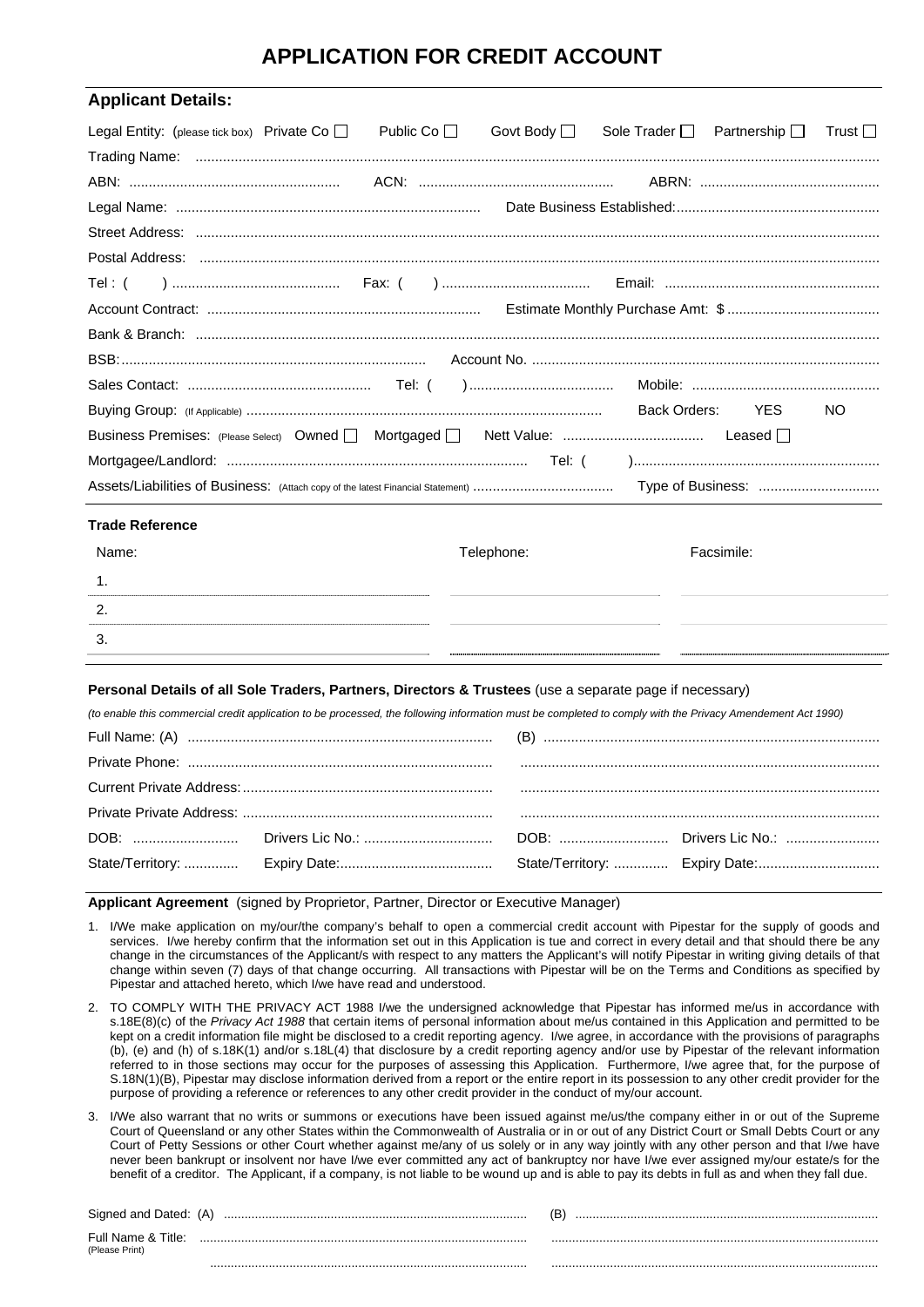### TO: **Pipestar Australia Pty Ltd ACN 126 080 957** and any of its subsidiaries, successors (hereinafter called the "Supplier")

**WHEREAS** in consideration of the Supplier agreeing to supply to the person who is named as

.......................................................................................................................................................................................................... on the credit application (hereinafter called the "Customer") with goods and/or services from time to time, I/we the undersigned (referred to as the "Guarantor") **JOINTLY AND SEVERALLY** agree with the Supplier as follows:

- 1. To guarantee and to be answerable to the Supplier for the due payment by the Customer of all monies now or from time to time hereafter owing to the Supplier on any account or any matter whatsoever by the Customer including any interest accruing on any monies owing and any legal costs and disbursements on an indemnity basis incurred by the Supplier in enforcing payment from the Customer of any such monies.
- 2. This Guarantee shall constitute a continuing guarantee to the Supplier for all monies which are now or may be from time to time owing or remain unpaid and shall not be affected by:
	- 2.1 any variation or novation of the agreement between the Supplier and the Customer extending credit to the Customer or any other changes to the terms of such agreement;
	- 2.2 the winding up of the Customer or the entry by the Customer into a Deed of Company Arrangement;
	- 2.3 any time or other indulgence granted by the Supplier to the Customer;
	- 2.4 the payment by the Customer of monies to the Supplier which are rendered void pursuant to the laws relating to bankruptcy, liquidation or administration of companies and no release, settlement or discharge which may have been given or made on the faith of such payment shall affect the Supplier's right to recover such monies from the Guarantor;
	- 2.5 any legal limitation, disability or incapacity of the Customer or any other circumstances whatsoever and any monies may be recoverable from the Guarantor as principal debtor.
- 3. The Guarantor hereby charges all property, both equitable and legal, present or future of the Guarantor in respect of any monies that may be owing by the Customer to the Supplier under the Terms and Conditions or otherwise and hereby irrevocably authorises the Supplier or its Solicitors to execute any consent form as its attorney for the purpose of registering a caveat over any real property owned by the Guarantor at any time, or to register this charge over assets of the Guarantor with the Australian Securities and Investments Commission.
- 4. The Guarantor shall be liable to the Supplier for all debt recovery fees and legal costs (on an indemnity basis) in respect of any proceedings for recovery under this Guarantee.

**SIGNED, SEALED AND DELIVERED THIS ……………………….. DAY OF ……………………………………….. 2………………..**

| <b>Signature of Guarantor</b> | <b>Signature of Witness</b> |
|-------------------------------|-----------------------------|
|                               |                             |
| PRINT FULL NAME               | PRINT FULL NAME             |
|                               |                             |
| <b>ADDRESS</b>                | <b>ADDRESS</b>              |
|                               |                             |
| <b>Signature of Guarantor</b> | <b>Signature of Witness</b> |
|                               |                             |
|                               |                             |
| PRINT FULL NAME               | PRINT FULL NAME             |
|                               |                             |
| <b>ADDRESS</b>                | ADDRESS                     |

**IMPORTANT:** By signing this Deed you will become liable for the debts and other obligations of a third party. Please read this Deed carefully before you sign it. If you cannot understand it you should seek independent legal advice.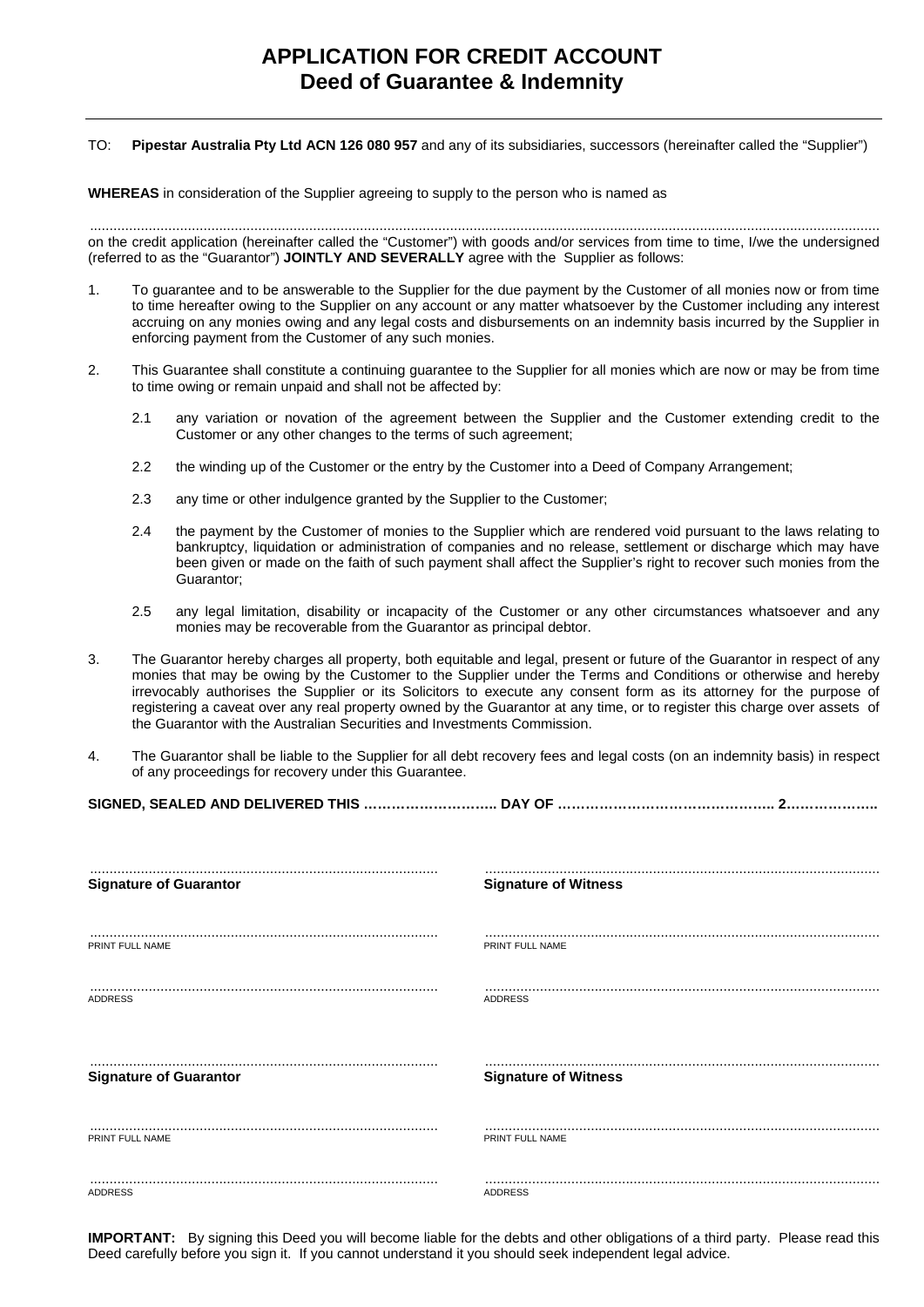### **TERMS AND CONDITIONS OF TRADE**

## **1. Definitions**<br>1.1 **Pipestar**" **s**

- 1.1 "Pipestar" shall mean Pipestar Australia Pty Ltd ACN 126 080 957 or its successors and at the option of Pipestar, its assigns or any person acting on behalf of and with the authority of Pipestar Australia Pty Ltd ACN 126 080 957.
- 1.2 "Client" shall mean the client (or any person acting on behalf of and with the authority of the Client) as described on any quotation, work authorisation or other form as provided by Pipestar to the Client.
- 1.3 "Guarantor" means that person (or persons), or entity, who agrees to be liable for the debts of the Client on a principal debtor basis. 1.4 "Goods" shall means Goods supplied by Pipestar to the Client
- and are as described on the invoices, quotation, work authorisation or any other forms as provided by Pipestar to the Client.
- 1.5 "Price" shall mean the price payable for the Goods as agreed between Pipestar and the Client in accordance with Clause 3 of this Contract.

- 2. **Acceptance**<br>2.1 Any instructions re 2.1 Any instructions received by Pipestar from the Client for the supply of Goods and/or the Client's acceptance of Goods and/or the unit of the terms and
- conditions contained herein. 2.2 Where more than one Client has entered into this agreement, the Clients shall be jointly and severally liable for all payments of the Price.
- 2.3 Upon acceptance of these terms and conditions by the Client the terms and conditions are binding and can only be amended with
- the written consent of Pipestar.<br>The Client shall give Pipestar not less than fourteen (14) days<br>prior written notice of any proposed change of ownership of the<br>Client or any change in the Client's name and/or any other<br>ch changes in the Client's address, facsimile number, or business practice). The Client shall be liable for any loss incurred by Pipestar as a result of the Client's failure to comply with this clause.

- **3. Price and Payment**<br> **3.1** At Pipestar's sole discretion the Price shall be either:<br>
(a) As indicated on invoices provided by Pipestar to the
	- Client in respect of Goods supplied; or<br>
	(b) Pipestar's quoted Price (subject to Clause 3.2) which shall<br>
	be binding upon Pipestar provided that the Client shall<br>
	accept Pipestar's quotation in writing within thirty (30)
- days of the provision of a written quotation by Pipestar.<br>
3.2 Pipestar reserves the right to change the Price in the event of a<br>
variation to the client's instructions.

- 3.3 At Pipestar's sole discretion a deposit may be required.<br>3.4 At Pipestar's sole discretion and by agreement with 3.4 At Pipestar's sole discretion but by agreement with the Client prior to acceptance of the Client's order and the shipment of the Goods:
	- (a) payment shall be due on delivery of the Goods; or<br>(b) payment shall be due before delivery of the Good
	-
- (b) payment shall be due before delivery of the Goods; or (c) Payment for approved Clients shall be made by instalments in accordance with Pipestar's payment schedule which may be stated on the invoice or any other forms; or
	- (d) by the date thirty (30) days after the end of the month in which delivery for the Goods was effected.
- If no time is stated or previously agreed, then payment shall be due seven (7) days following the date of the invoice.
- 3.5 Payment will be made by cash, or by cheque, or by bank cheque, or by direct credit, or by any other method as agreed to between
- the Client and Pipestar. 3.6 GST and other taxes and duties that may be applicable to any supply by Pipestar shall be added to the Price except when they are expressly included in the Price.
- **4. Delivery of Goods**  4.1 At Pipestar's sole discretion delivery of the Goods shall take place when:
	- (a) the Client takes possession of the Goods at Pipestar's address; or
- (b) The Client's nominated carrier takes possession of the Goods in which event the carrier shall be deemed to be the Client's agent.<br>
4.2 At Pipestar's sole discretion the costs of delivery are for the
- 
- Client's account. 4.3 The Client shall make all arrangements necessary to take delivery of the Goods whenever they are tendered for delivery. In the event that the Client is unable to take delivery of the Goods as arranged then Pipestar shall be entitled to charge a
- reasonable fee for redelivery. 4.4 Pipestar may deliver the Goods by separate instalments. Each separate instalment shall be invoiced and paid in accordance<br>with the provisions in these terms and conditions.<br>4.5 The failure of Pipestar to deliver shall not entitle either party to
- 
- treat this contract as repudiated. 4.6 Pipestar shall not be liable for any loss or damage whatever due to failure by Pipestar to deliver the Goods (or any of them) promptly or at all.
- 
- **5. Risk**  5.1 Notwithstanding that if Pipestar retains ownership of the Goods until payment in full by the Client, all risk for the Goods passes to the Client on delivery. 5.2 If any of the Goods are damaged or destroyed following delivery
- but prior to ownership passing to the Client, Pipestar is entitled<br>to receive all insurance proceeds payable for the Goods. The<br>production of these terms and conditions by Pipestar is sufficient<br>evidence of Pipestar's righ Pipestar with respect to such Goods without the need for any person dealing with Pipestar to make further enquiries.
- **6. Title**  Pipestar and Client agree that ownership of the Goods shall not pass until: (a) The Client has paid Pipestar all amounts owing for the
	- particular Goods; and<br>
	(b) the Client has met all other obligations due by the Client
- to Pipestar in respect of all contracts between Pipestar and the Client.<br>
6.2. Receipt by Pipestar of any form of payment other than cash shall
- not be deemed to be payment until that form of payment has been honoured, cleared or recognised and until then Pipestar's ownership or rights in respect of the Goods shall continue.
- 6.3 It is further agreed that: (a) Where practicable the Goods shall be kept separate and identifiable until Pipestar shall have received payment and all other obligations of the Client are met; and
- (b) Until such time as ownership of the Goods shall pass from Pipestar to the client Pipestar may give notice in writing to the Client to return the Goods or any of them to Pipestar. Upon such notice the rights of the Client to obtain ownership or any other interest in the Goods shall cease; and
- (c) Pipestar shall have the right of stopping the Goods in transit whether or not delivery has been made; and (d) If the Client fails to return the Goods to Pipestar then
- Pipestar or Pipestar's agent may enter upon and into land and premises owned, occupied or used by the Client, as the invitee of the Client or any premises, where the Goods are situated, as the agent of the Client and take possession of the Goods; and
- (e) the Client is only a bailee of the Goods and until such time as Pipestar has received payment in full for the Goods then the Client shall hold any proceeds from the sale or disposal of the Goods on trust for Pipestar;
- (f) the Client shall not deal with the money of Pipestar in any way which may be adverse to Pipestar; and (g) the Client shall not charge the Goods in any way nor grant
- nor otherwise given any interest in the Goods while they remain the property of Pipestar; and (h) Pipestar can issue proceedings to recover the Price of the Goods sold notwithstanding that ownership of the Goods
- 
- may not have passed to the Client; and<br>
(i) until such time that ownership in the Goods passes to the<br>
Client, if the Goods are converted into other products, the<br>
parties agree that Pipestar will be the owner of any end

### products. **7. Client's Disclaimer**

- 7. **Client's Disclaimer**<br>7.1 The Client hereby disclaims any right to rescind, or cancel any contract with Pipestar or to sue for damages or to claim restitution arising out of any misrepresentation made to the Client by Pipestar and the Client acknowledges that the Goods are bought relying solely upon the Client's skill and judgment and in the absence of any representations on the part of Pipestar. **8. Defects**
- **Detects**<br>The Client shall Inspect the Goods on delivery and shall within two (2) Business Days being a day other than a Saturday, Sunday or Public Holiday in Brisbane, Queensland of delivery (time being of the essence) notify Pipestar in writing of any<br>alleged defect, shortage in quantity, damage or failure to comply<br>with the description or quote. The Client shall afford Pipestar an<br>opportunity to Inspect the following delivery if the Client believes the Goods are defective<br>in any way. If the Client shall fail to comply with these<br>provisions the Goods shall be presumed to be free from any<br>defect or damage. For defective Goods, liability is limited to replacing the Goods, except where the Client has acquired Goods as a consumer within the meaning of the Trade Practices Act 1974 (Cwlth) or the Fair Trading Acts of the relevant state or territories of Australia, and is therefore also entitled to, at the consumer's discretion to either a refund of the purchase price of the Goods or replacement of the Goods.

### **9. Returns**

- 
- 9.1 Returns will only be accepted provided that:<br>
(a) the Client has complied with the provisions of 8.1; and<br>
(b) Pipestar has agreed in writing to accept the return of the
	- Goods; and
	- (c) Goods are returned at the Client's cost within seven (7)
- days of the delivery date; and (d) Pipestar will not be liable for Goods which have not been stored or used in a proper manner; and (e) Goods are returned in the condition in which they were
	- delivered and with all packaging material, brochures and instruction material in as new condition as is reasonably possible in the circumstances.
- 9.2 Subject to clause 9.1 Pipestar will accept the return of Goods for exchange but not for a credit.

- **10.** The Commonwealth Trade Practices Act 1974<br>10.1 Nothing in this agreement is intended to have the effect of<br>contracting out of any applicable provisions of the<br>Commonwealth Trade Practices Act 1974 or the Fair Trading Act (Qld), except to the extent permitted by those Acts where applicable. 11. **Warranty**
- 
- 11.1 Pipestar warrants for a period of twelve (12) months from the date of supply to the original user that each of its Goods is free from defects in material and workmanship and will perform<br>according to Pipestar's specifications under normal conditions if<br>properly installed subject to the terms of clause 11.2. Such<br>warranty does not extend to any compo by Pipestar and included in the Goods.
- 11.2 The conditions applicable to the warranty given by clause 11.1 are:
	- (a) the warranty shall not cover any defect or damage which may be caused or partly caused by or arise through<br>(i) failure on the part of the Client to t
		- (i) failure on the part of the Client to properly maintain any Goods; or (ii) failure on the part of the Client to follow any instructions or guidelines provided by Pipestar:
		- or (iii) any use of any Goods otherwise than for any application specified on a quote or order form;
		- $\overline{O}$ (iv) the continued use of any Goods after any defect
		- becomes apparent or would have become apparent to a reasonably prudent operator or user; or
- (v) fair wear and tear, any accident or act of God. (b) the warranty shall cease and Pipestar shall thereafter in no circumstances be liable under the terms of the warranty if
	- the workmanship is repaired, altered or overhauled
- without Pipestar's consent.<br>
11.3 Pipestar shall not be liable for consequential damages or<br>
contingent liabilities arising out of failure of the Goods or any part thereof.
- 11.4 Pipestar's obligation under this warranty is limited to the replacement of the defective Goods. **12. Intellectual Property**

12.1 DISCLAIMER presstar does not hold itself out as a designer of pipe systems or as a consultant in relation to their use. All advice and information contained Pipestar published literature and given by Pipestar staff is responsibility whatsoever for its accuracy or for any results which may be obtained by Client. If the Client relies upon any such advice or information it does so entirely at its own risk and Pipestar will not be liable for any loss or damage thereby suffered notwithstanding any want of care of Pipestar or its staff

in compiling or giving any advice or information.<br>
PATENTS The Client warrants that any designs or instructions<br>
furnished to Pipestar shall not be such as shall cause Pipestar to<br>
infringe any intellectual property rights given by the Client the Client will indemnify Pipestar against all damages, penalties, costs and expenses of any description to which Pipestar may become liable arising out of the manufacture or use of the Goods including but not limited to an infringement of any patent, trademark, registered design, copyright or common law right. **13. Default and Consequences of Default** 

- 13.1 Interest on overdue invoices shall accrue daily from the date when payment becomes due, until the date of payment, at a rate of two and one half percent (2.5%) per calendar month and such interest shall compound monthly at such a rate after as well as before any Judgment.
- 13.2 If the Client defaults in payment of any invoice when due, the Client shall indemnify Pipestar from and against all costs and disbursements incurred by Pipestar in pursuing the debt including legal costs on a solicitor and own client basis and
- Pipestar's collection agency costs.<br>
13.3 Without prejudice to any other remedies Pipestar may have, if at<br>
any time the Client is in breach of any obligation (including<br>
those relating to payment), Pipestar may suspend or the supply of Goods to the Client and any of its other obligations under the terms and conditions. Pipestar will not be liable to the Client for any loss or damage the Client suffers because Pipestar has exercised its rights under this clause.
- 13.4 If any account remains overdue after thirty (30) days then at Pipestar's sole discretion an amount of the greater of twenty dollars (\$20.00) or ten percent (10.00%) of the amount overdue (up to a maximum of two hundred dollars (\$200.00)) shall be levied for administration fees which sum shall become immediately due and payable.
- 13.5 Without prejudice to Pipestar's other remedies at law Pipestar shall be entitled to cancel all or any part of any order of the Client which remains unfulfilled and all amounts owing to Pipestar shall, whether or not due for payment, become immediately payable in the event that: (a) any money payable to Pipestar becomes overdue, or in
	- Pipestar's opinion the Client will be unable to meet its payments as they fall due; or (b) the Client becomes insolvent, convenes a meeting with its
	- creditors or proposes or enters into an arrangement with creditors or makes an assignment for the benefit of its
	- creditors; or (c) a receiver, manager, liquidator (provisional or otherwise) or similar person is appointed in respect of the Client or any asset of the Client.

- **14. Security And Charge**<br> **14.1** Despite anything to the contrary contained herein or any other<br>
rights which Pipestar may have howsoever;
	- Where the Client and/or the Guarantor (if any) is the owner of land, realty or any other asset capable of being<br>charged, both the Client and/or the Guarantor agree to<br>mortgage and/or charge all of their joint and/or several<br>interest in the said land, realty or any other asset Pipestar or Pipestar's nominee to secure all amounts and other monetary obligations payable under these terms and conditions. The Client and/or the Guarantor acknowledge and agree that Pipestar (or Pipestar's nominee) shall be entitled to lodge where appropriate a caveat, which caveat shall be withdrawn once all payments and other monetary obligations payable hereunder have been met.
- (b) should Pipestar elect to proceed in any manner in accordance with this clause and/or its sub-clauses, the Client and/or Guarantor shall indemnify Pipestar from and against all Pipestar's costs and disbursements
- including legal costs on a solicitor and own client basis.<br>
(c) the Client and/or the Guarantor (if any) hereby<br>
irrevocably nominate constitute and appoint to Pipestar<br>
Pipestar's nominee as the Client's and/or Guarantor' and lawful attorney to perform all necessary acts to give effect to the provisions of this clause 14.1.

- 15. Cancellation<br>
216. Pipestar may cancel any contract to which these terms and<br>
21. Pipestar may cancel delivery of Goods at any time before<br>
the Goods are delivered by giving written notice to the Client.<br>
On giving suc
- sums paid in respect of the Price. Pipestar shall not be liable for<br>any loss or damage whatsoever arising from such cancellation.<br>I5.2 In the event that the Client cancels delivery of Goods the Client<br>shall be liable for a **16. General 16. If any pro**
- 16.1 If any provision of these terms and conditions shall be invalid, void, illegal or unenforceable the validity, existence, legality and enforceability of the remaining provisions shall not be affected,
- prejudiced or impaired.<br>
16.2 These terms and conditions and any contract to which they apply<br>
16.2 These terms and conditions and any of Queensland and are subject to
- the jurisdiction of the courts of Queensland.<br>
16.3 Pipestar shall be under no liability whatever to the Client for any<br>
indirect loss and/or expense (including loss of profit) suffered by<br>
the Client arising out of a brea conditions.
- 16.4 In the event of any breach of this contract by Pipestar the remdies of the Client shall be limited to damages which under no circumstances shall exceed the Price of the Goods.
- 16.5 The Client shall not be entitled to set off against or deduct from the Price any sums owed or claimed to be owed to the Client by Pipestar. 16.6 Pipestar may licence or sub-contract all or any part of its rights

control of either party. 16.8 The failure by Pipestar to enforce any provision of these terms and conditions shall not be treated as a waiver of that provision, nor shall it affect Pipestar's right to subsequently enforce

and obligations without the Client's consent. 16.7 Neither party shall be liable for any default due to any act of God, war, terrorism, strike, look-out, industrial action, fire, flood, drought, storm or other event beyond the reasonable